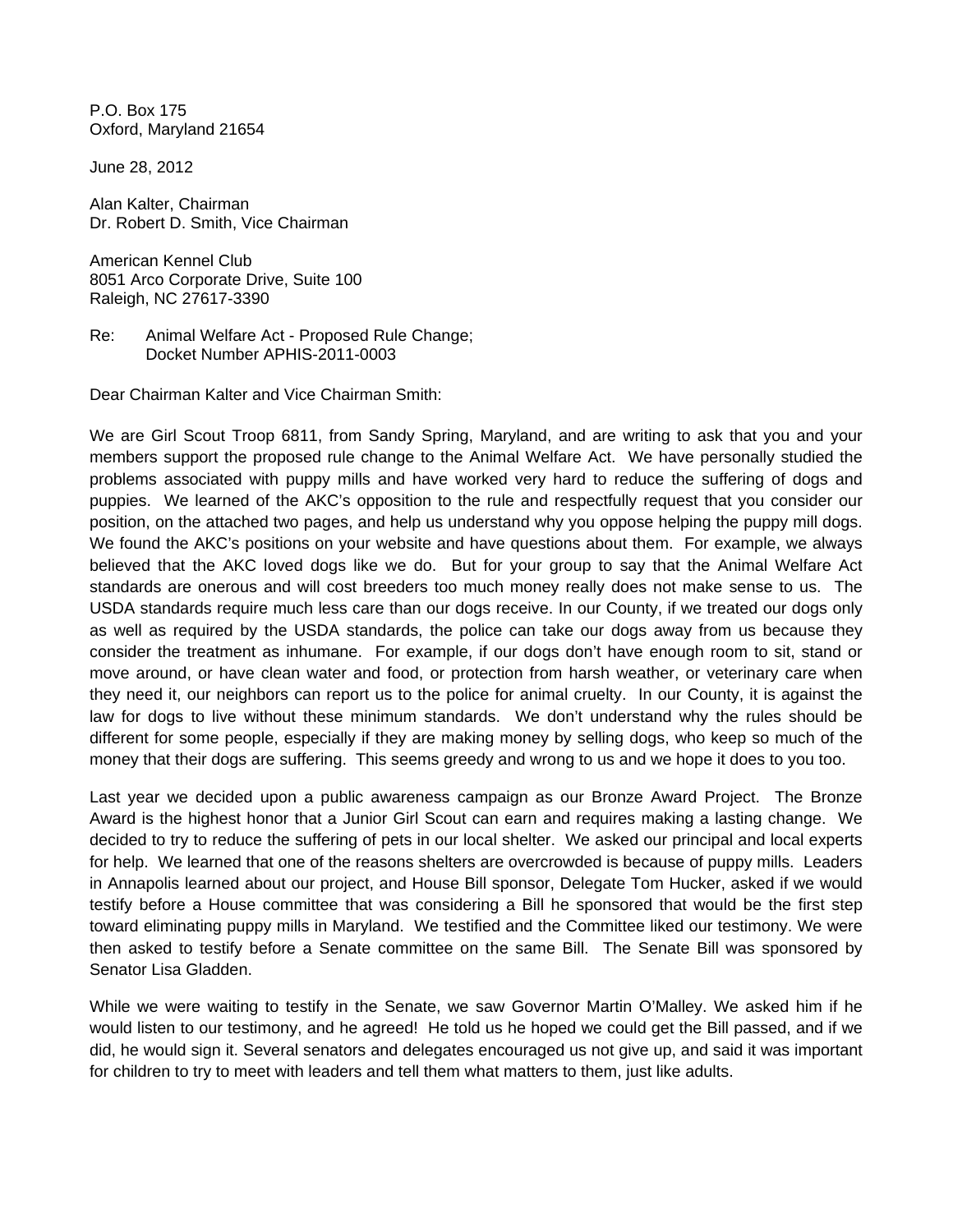

**That's us reciting our testimony for Governor O'Malley in the halls of the Senate.**



**Here we are testifying before the Senate committee.**

Well, the Bill passed and we were invited to the Bill signing!

We promised the leaders in Annapolis that we would keep working on this issue, and Girl Scouts keep their promises, so that's why we are writing. Our project leader has explained how important and busy you are, and doubted that you would have time to answer our questions. He said the same thing about us trying to meet with Governor O'Malley. He also said the same thing about us trying to meet with Mr. Todd Batta, the Senior Advisor to Secretary of the USDA, the Honorable Tom Vilsack. But Mr. Batta did meet with us just last week! He explained how important it is for people provide comments on the



**That's us at the Bill signing with the Governor. Delegate Hucker is the tallest man in the picture and he is also an Eagle Scout!**

proposed rule and why the White House, Secretary Vilsack and Mr. Batta support the rule. Please consider answering our attached questions and supporting the proposed rule change.

Please also let us know what laws or regulations that have been proposed to reduce the suffering of dogs in puppy mills have been supported by the AKC, because we have not found any. If after reading our comments you still do not support the rule change, please let us know what changes you would support to reduce the suffering of puppy mill dogs.

Thank you for considering our request.

Sincerely,

Michele Carter Ally Diogo Tessa Kanstoroom Greta Knowles

Katie Mirgon Mary Fran Papalia Romina Poblete Rachel Shaw



**That's us meeting with Mr. Batta last week. He told us that President Obama meets with Secretary Vilsack in the same room!** 

Attachment – Questions about AKC's Opposition to Proposed Rule Change

cc: Mr. Todd Batta, Senior Advisor to Secretary Vilsack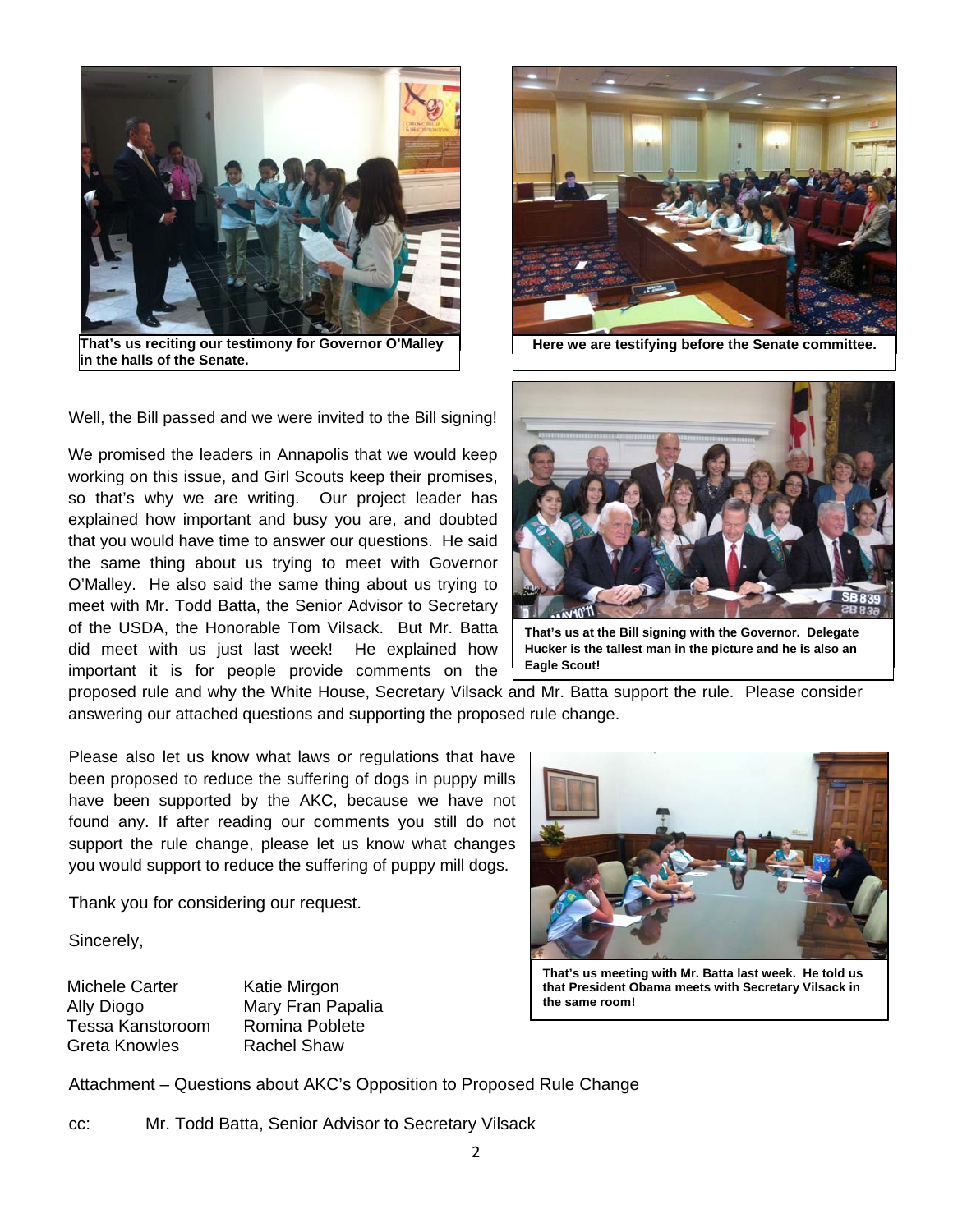Chairman Kalter and Vice Chairman Smith – we learned the following information about the AKC's opposition to the rule change from your website and from some of your breeders. We respectfully request that you consider our thoughts below and answer six questions about the AKC's positions.

1) The AKC believes that there is no need for the USDA to inspect breeders who sell over the internet. Instead, the AKC believes it can do inspections..**i;ii** We are concerned for several reasons that the AKC's solutions would not protect dogs of all breeds from cruelty in the same way that the proposed rule would.

We checked with the USDA and confirmed that your group has no power to enforce the law so we don't understand how your group could replace the government inspectors. We think this would be like you trying to act like a police officer, yet you don't have a gun or a badge. We learned that if your group found a problem, the most that it could do is prevent a dog from being registered with your group – that would not protect other dogs at the same breeder from continuing to live in terrible conditions. We also learned that there are many breeds that your group does not register. We believe that if your group plans to do the inspections instead of the USDA, that you need to let the public know about the results of your inspections, just like the government would – otherwise it would be as if your inspections didn't really happen. Also, you would need to have the authority to take action, just like the government. Can you tell us how you would have the authority to enforce the law, how you would publicize your inspections and publicize the problems that you find?

- 2) We read that your group believes that the USDA regulations will put "onerous" restrictions on small breeders.<sup>iii;iv</sup> We don't understand how you can say this because the proposed rule will not apply to breeders with fewer than five breeding females. Also, breeders who sell puppies from their own property, to people who visit the property, are also exempt from the rule. So we don't understand why you believe that small breeders will be affected in any way. Can you please tell us what you consider to be a small breeder and how you believe they will be affected by the rule?
- 3) We learned that only breeders who sell to people over the internet or by phone or mail, and only to people who have never visited the breeder, will be covered by the new rule. As you know, when the rule was first written the internet did not exist. It does not seem fair to us that just because a new technology is invented that all of a sudden some people don't have to follow the rules. We think everyone should be treated the same, and hope you feel the same way. Please let us know what you think about this point.
- 4) We learned that some AKC breeders are spreading a rumor $v$  that small breeders will have to take dogs out of their living rooms, or other parts of their house, and put them in cages so they can have sanitary surfaces as required by the Animal Welfare Act. It doesn't seem like your group is doing anything to explain this or calm down breeders who believe the rumor. But we checked on this and learned that there is nothing in the Animal Welfare Act regulation that says dogs can't have beds, furniture or rugs. It just says that "furnishings" have to be cleaned or replaced if dirty or worn out.**vi** So we think that any home that is clean enough for humans would be clean enough to meet the proposed rule. Sometimes our pets have accidents, but either our parents or us are able to clean up the accident as if it never happened. We believe